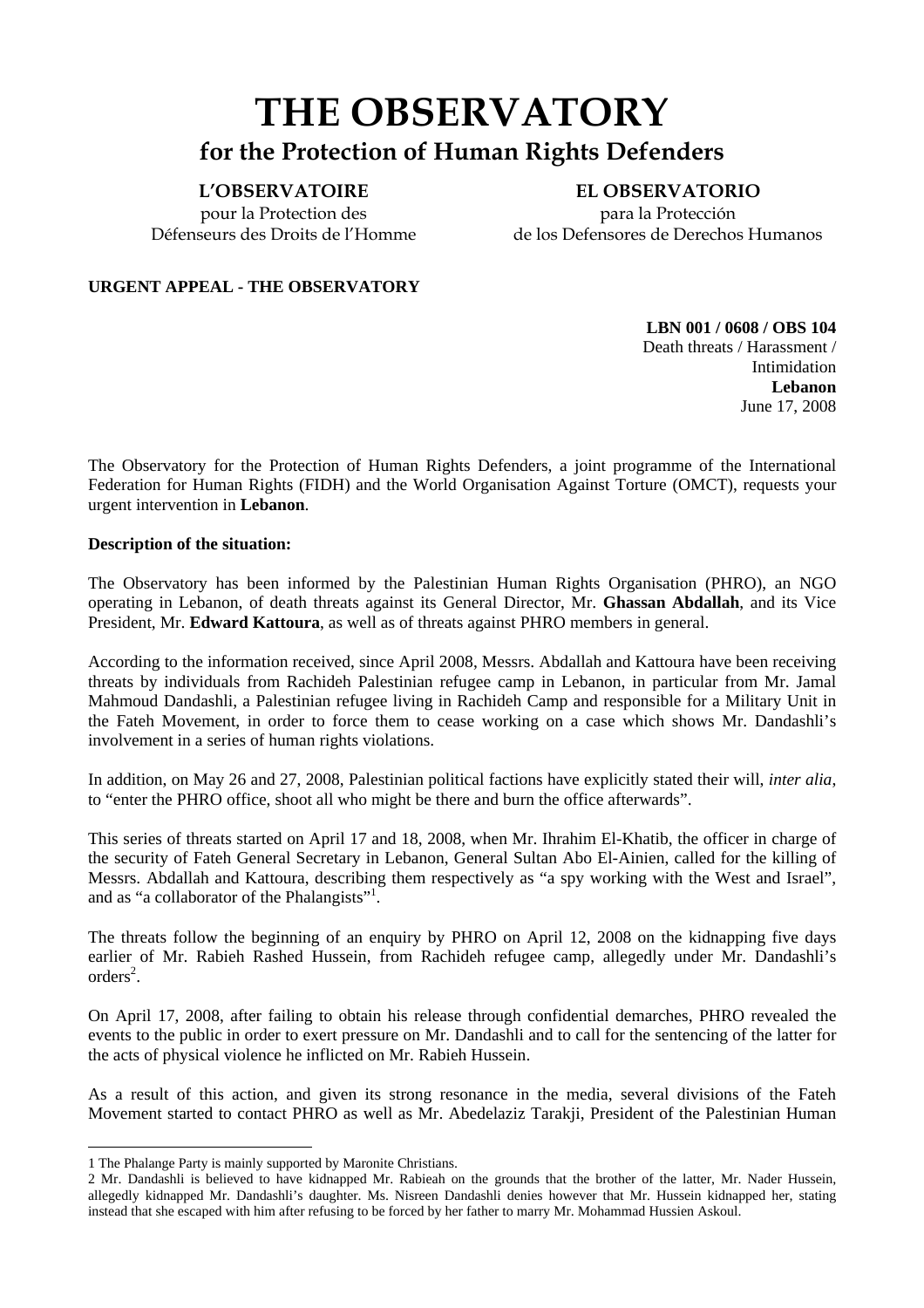Rights Foundation, to confirm the accuracy of the information. As a result, the death threats against Mr. Abdallah and the PHRO intensified and persisted, although the protection of the Internal Security Forces and the Department of Fighting Terrorism was requested.

The Observatory deplores these acts of harassment and intimidation carried out against PHRO and its General Director, and recalls that according to Article 9.5 of the United Nations Declaration on Human Rights Defenders adopted by the UN General Assembly on December 9, 1998, "The State shall conduct a prompt and impartial investigation or ensure that an inquiry takes place whenever there is reasonable ground to believe that a violation of human rights and fundamental freedoms has occurred in any territory under its jurisdiction" and that according to its Article 12.2, "the State shall take all necessary measures to ensure the protection by the competent authorities of everyone, individually and in association with others, against any violence, threats, retaliation, de facto or de jure adverse discrimination, pressure or any other arbitrary action as a consequence of his or her legitimate exercise of the rights referred to in the [...] Declaration".

#### **Actions requested:**

Please write to the authorities of Lebanon urging them to:

- i. Guarantee in all circumstances the physical and psychological integrity of Mr. Abdallah and of PHRO members;
- ii. Order a thorough and impartial investigation into the above-mentioned events in order to identify all those responsible, bring them before a civil competent and impartial tribunal and apply to them the penal sanctions provided by the law;
- iii. Put an end to any act of harassment against Mr. Abdallah, PHRO members as well as against all human rights defenders in Lebanon;
- iv. Comply with the provisions of the Declaration on Human Rights Defenders, in particular Article 1, which states that "everyone has the right, individually or collectively, to promote the protection and fulfilment of human rights and fundamental freedoms at the national and international levels", as well as the above-mentioned Articles 9.5 and 12.2";
- v. Guarantee the respect of human rights and fundamental freedoms in accordance with the Universal Declaration on Human Rights and other international human rights instruments ratified by Lebanon.

#### **Addresses:**

- President Michel Sleimane, Baabda, The Presidential Palace, Ba'abda, Beirut, E-mail open@presidency.gov.lb, Fax : +961 1/ 425 393
- Mr. Fuad Siniora, Prime Minister, Governmental Palace, Beirut, Lebanon, Fax: + 961 1 869 630,  $/ +$ 961 1 746 085
- Mr. Elias Michel Murr, Ministry of National Defence, Beirut, Lebanon, Fax: +96 1 457 92
- Mr. Charles Rizk, Minister of Justice, Ministry of Justice, Sami Sohl Street, Beyrouth, Lebanon, Fax: +961 1 427 975
- Ambassador, Ms. Najla Riachi Assaker, Permanent Mission of Lebanon, rue de Moillebeau 58, 1209 Geneva, Switzerland, e-mail: mission.lebanon@ties.itu.int, Fax : +41 22 791 85 80
- Embassy of Lebanon, rue G. Stocq, 2 1050 Brussels, Belgium, E-mail: ambassade.liban@brutele.be, Fax: +32 2.645.77.69

Please also write to the diplomatic representations of Lebanon in your respective countries.

\*\*\*

Paris - Geneva, June 17, 2008

Kindly inform the Observatory of any action undertaken quoting the code number of this appeal in your